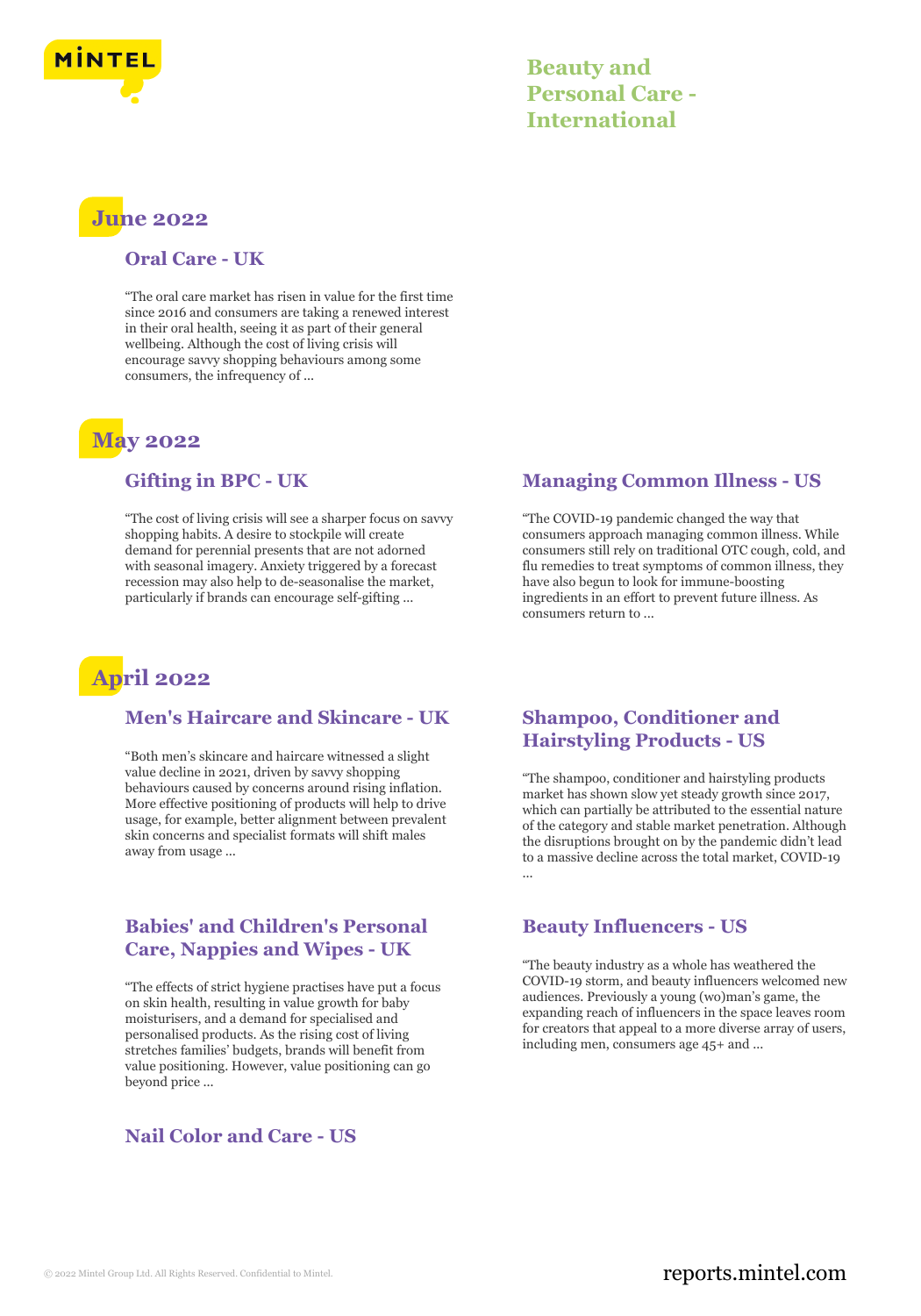

| <b>Beauty and</b>      |
|------------------------|
| <b>Personal Care -</b> |
| <b>International</b>   |

"After the pandemic lockdowns of 2020 eased, and consumers began returning to salons in 2021, the nail color and care market still thrived. There are a number of opportunities for nail brands – from cross-category collaboration, to increased environmental sustainability efforts. Technology will also increasingly play a role in nail ...

# **March 2022**

#### **Children and Health - US**

"The children's health category continues to have a wide reach, with approximately 74% of parents relying on OTC remedies and VMS products to maintain their children's health. Market sales remain strong, at \$3 billion, despite lingering pandemic uncertainty and rising inflation. Mintel predicts that the children's health market will grow ...

### **Beauty and Personal Care Retailing - Italy**

"Still primarily store-based, the beauty and personal care retailing sector was significantly affected by the COVID-19 pandemic in 2020 but managed to claw back most of the losses in spending in 2021. The growing cost of living crisis will place a greater focus on price and value during the next ...

# **Beauty and Personal Care Retailing - Europe**

"COVID-19 saw beauty and personal care specialist retailers benefit from rising soap, bath & shower value sales due to a strong boost from increased hand washing behaviours and a focus on essential-only purchasing amongst consumers while discretionary beauty purchases were more subdued. The ongoing global pandemic turbo-charged ecommerce over 2020 ...

# **Women's Haircare - UK**

"Women's haircare showed strong value growth in 2021, boosted by the styling segment which benefited from the return of social occasions. Hair health priorities will continue to drive a preference for treatment products, while scalp health remains an area of interest. Women show a willingness to trade up in this ...

# **Beauty and Personal Care Retailing - Spain**

"After the blow caused by the onset of the COVID-19 pandemic, the Spanish beauty and personal care sector is now showing signs of recovery and sales are edging closer to pre-pandemic level. However, with the virus still in circulation, retailers need to rethink classic features of the in-store beauty shopping ...

# **Beauty and Personal Care Retailing - France**

"The more discretionary end of beauty and personal care spending will see a stronger impact from the increases in the cost of living, but retailers need to go beyond the blunt instrument of price in their reaction to this. Consumer attitudes and behaviours are changing and they are looking for ...

# **Beauty and Personal Care Retailing - UK**

"The cost-of-living squeeze will heighten savvy shopping behaviours when buying beauty and personal care products during 2022. However, price hikes don't necessarily mean trading down, rather that people will become laser-focussed on value across all price points. Retailers and brands can encourage purchasing by promoting experiences that are good for ...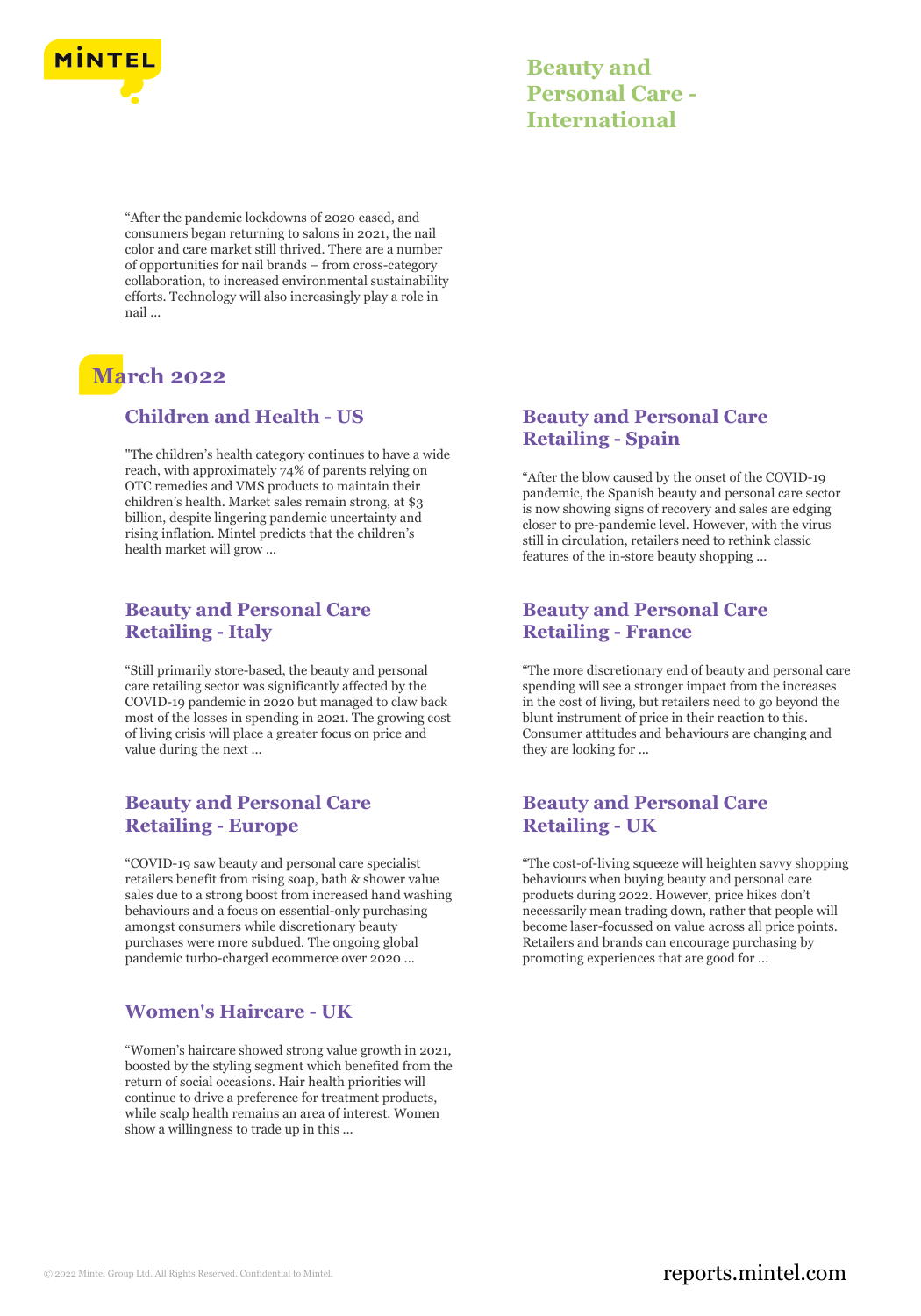

# **Beauty and Personal Care - International**

# **February 2022**

#### **Drug Stores - US**

"Drug stores sit in a mostly comfortable position currently as the channel has seen increased sales from COVID-19 vaccinations, boosters and prescription fulfillment. While the channel holds a small lead in terms of where people shop for healthcare needs, retailers face heavy competition from the likes of mass merchandisers and ...

# **Shaving and Hair Removal - UK**

"COVID-19, coupled with an increasingly casual culture, have deprioritised hair removal. Boredom with the current product offering, alongside consumer expectations of discounting, continue to erode market value for the UK's shaving and hair removal products. However, growth among newer, fresher brands points to consumer interest in products that offer more ...

#### **Diversity and Inclusivity in Beauty - US**

"While the beauty industry has made strides in recent years to be more inclusive, there is still work to be done. Consumers continue to feel that there are unrealistic standards of beauty, and some groups feel entirely ignored by brands. As a result, consumers are increasing expecting brands to change ...

# **January 2022**

#### **Hair Colourants - UK**

"While hair colourants saw a significant boost in value in 2020, the full reopening of salons saw many switch back to old colouring habits, leaving the category in significant decline in 2021, and forecast to reach prepandemic levels by 2022. In order to offset a return to normal habits, consumers ...

### **Soap, Bath and Shower Products - US**

"After experiencing skyrocketing growth in 2020 due to stockpiling behaviors, SBS sales are expected to decline in 2021, which is a reflection of the market rebalancing itself. However, market sales are not expected to return to pre-pandemic levels, thanks to a renewed focus on hygiene and wellness. Consumers' intention to ...

#### **Brand Overview: BPC - UK**

"Although consumer concerns around COVID-19 have declined, the ongoing disruption in terms of working habits and travelling occasions means there is a risk of BPC purchase rationalisation. This will benefit massmarket brands with a reputation for accessibility, while the increase in cost of living triggered by rising inflation will put

#### **Suncare and Skin Protection - US**

"After taking a short-term hit in 2020 due to social distancing measures and travel restrictions, sunscreen and skin protection sales are heating back up, thanks to the widespread distribution of vaccines and consumers' elevated focus on skin health. However, encouraging consumers to use sunscreen during colder months and indoors is ...

### **The Private Label Beauty Consumer - UK**

"Brexit and the pandemic brought with them uncertainty that saw shoppers adopting a savvier mindset, a trend that existed beforehand and will outrun both. Branded beauty dupes appeal to the consummate bargain hunter, however retailers can do more to drive digital discovery particularly as younger shoppers use social media to ...

# **Upcoming Reports**

**Black Haircare - US - 2022 Clean and Conscious Beauty - US - 2022**